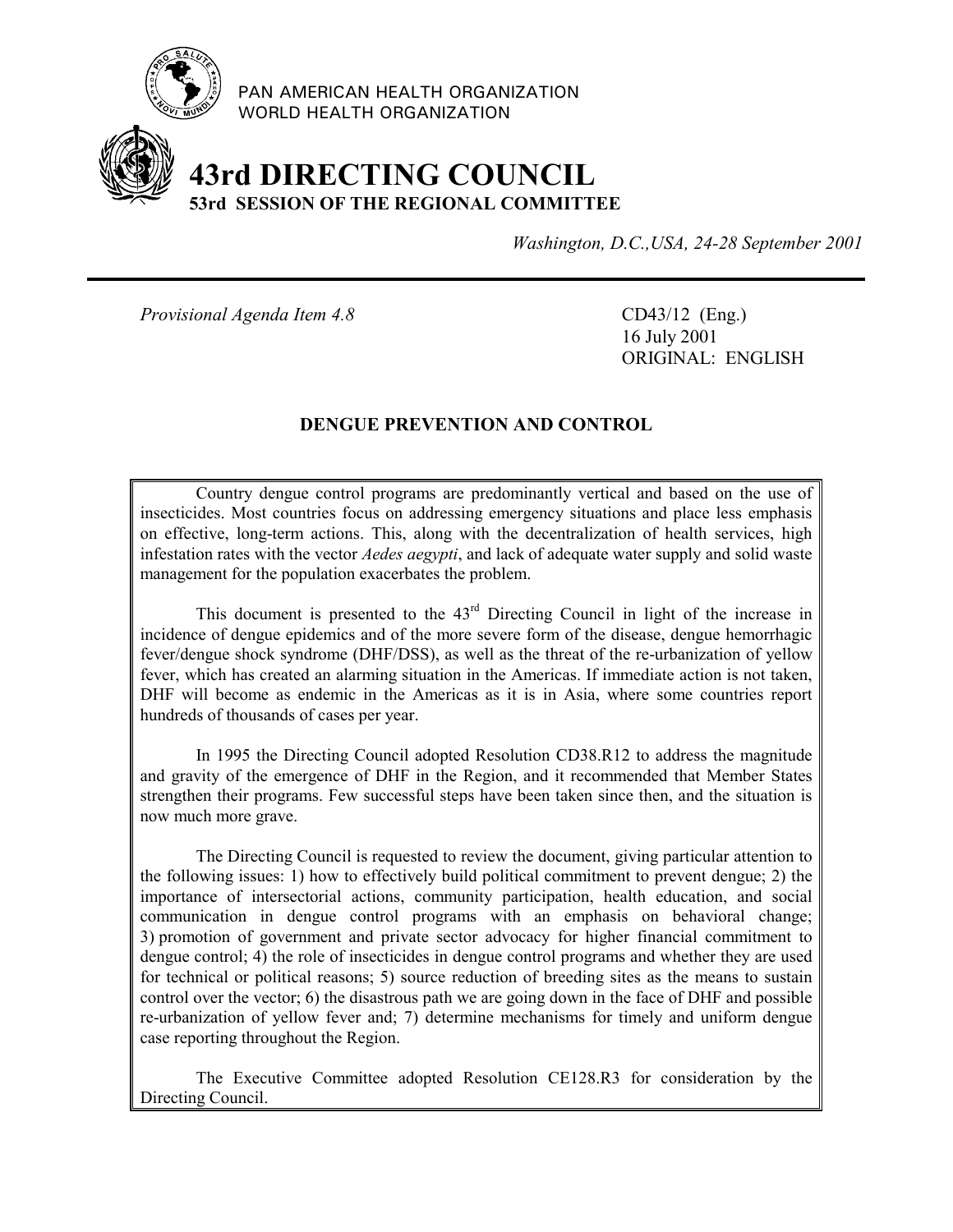# **CONTENTS**

|                  | Page                                                                        |
|------------------|-----------------------------------------------------------------------------|
| 1.               |                                                                             |
| 2.               |                                                                             |
| 3.               | 3.5 Role of Community Participation, Health Education,                      |
| $\overline{4}$ . |                                                                             |
| 5.               |                                                                             |
| 6.               |                                                                             |
| 7.               |                                                                             |
| 8.               |                                                                             |
| 9.               |                                                                             |
|                  | Annex A: Operational Definition of Dengue, Dengue Hemorrhagic Fever, Dengue |

- Shock Syndrome Cases, and Case Reporting.
- Annex B: Resolution CE128.R3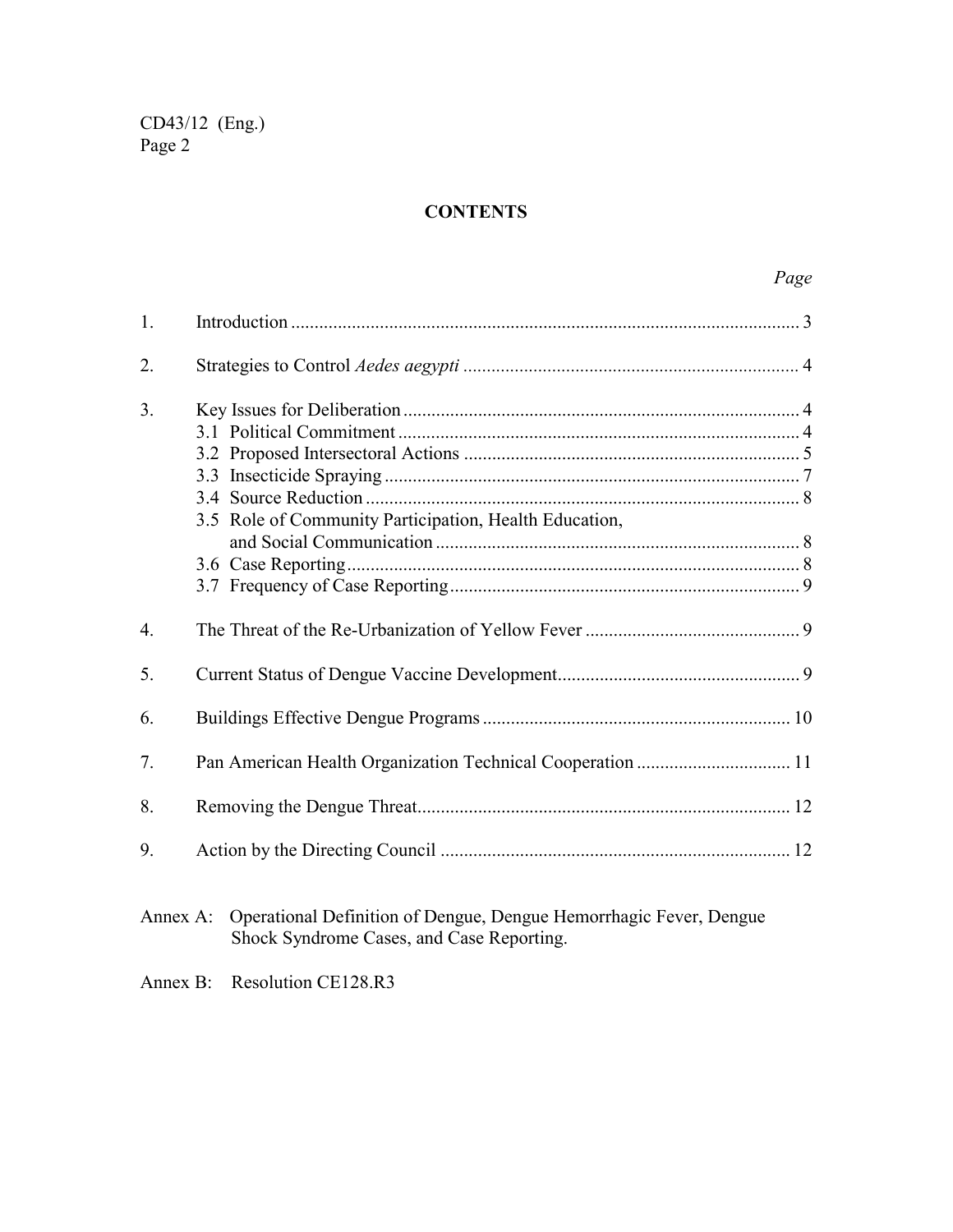#### **FACING THE DENGUE THREAT: A BLUEPRINT FOR ACTION**

#### **1. Introduction**

The ever-increasing threat of dengue fever (DF), dengue hemorrhagic fever (DHF) and dengue shock syndrome (DSS) can be seen throughout the world. More than 100 countries are currently suffering from outbreaks of the disease. The situation in the Americas has become progressively more alarming with an increase in both DF and in the more severe form, DHF, in many countries, with a very high fatality rate.

After an epidemic in Cuba in 1981, the number of reported cases for all countries in the Region remained under 200,000 per year until the mid-1990s when a steady increase was observed, reaching a maximum report of more than 700,000 cases in 1998.

The reduction in the number of reported cases in 1999 and 2000 does not mean that the situation is getting better. On the contrary, it would not be surprising for the number of cases in the Region to continue to rise in the years to come. Underreporting of cases, combined with the fact that some countries are only reporting laboratory-confirmed cases, also create a distorted view of the actual situation and is in part responsible for the lower numbers reported in 1999-2000. On the other hand, an immunological phenomenon called herd immunity also hides the circulation of one virus serotype until the next epidemic serotype hits the population. In fact, during 2000 there were DHF epidemics in Cuba, Ecuador, Paraguay, and Suriname as well as in five Central American countries (Costa Rica, El Salvador, Guatemala, Honduras, and Nicaragua). During the first weeks of 2001, epidemics were also reported in northern Peru, Ecuador and several states in Brazil.

One of PAHO's major concerns is that the countries of the Americas are now following a similar pattern of DHF to that which occurred in many Asian countries some 20 or 30 years ago. In these countries the once-relatively small number of reported cases of DHF has been rising over the years to the point where some countries are now reporting hundreds of thousands of cases per year.

In the Americas reporting on DHF cases is following a trend similar to that of Asia. The first major epidemic occurred in Cuba in 1981, where over 10,000 cases were reported. After that very few cases were reported until 1990. Since then however, there has been a steady increase and more than 10,000 cases were reported for 1997 and 1998.

Fortunately most of the dengue epidemics that have occurred in the Americas have been of DF, even though the number of cases of DHF is on the rise as well.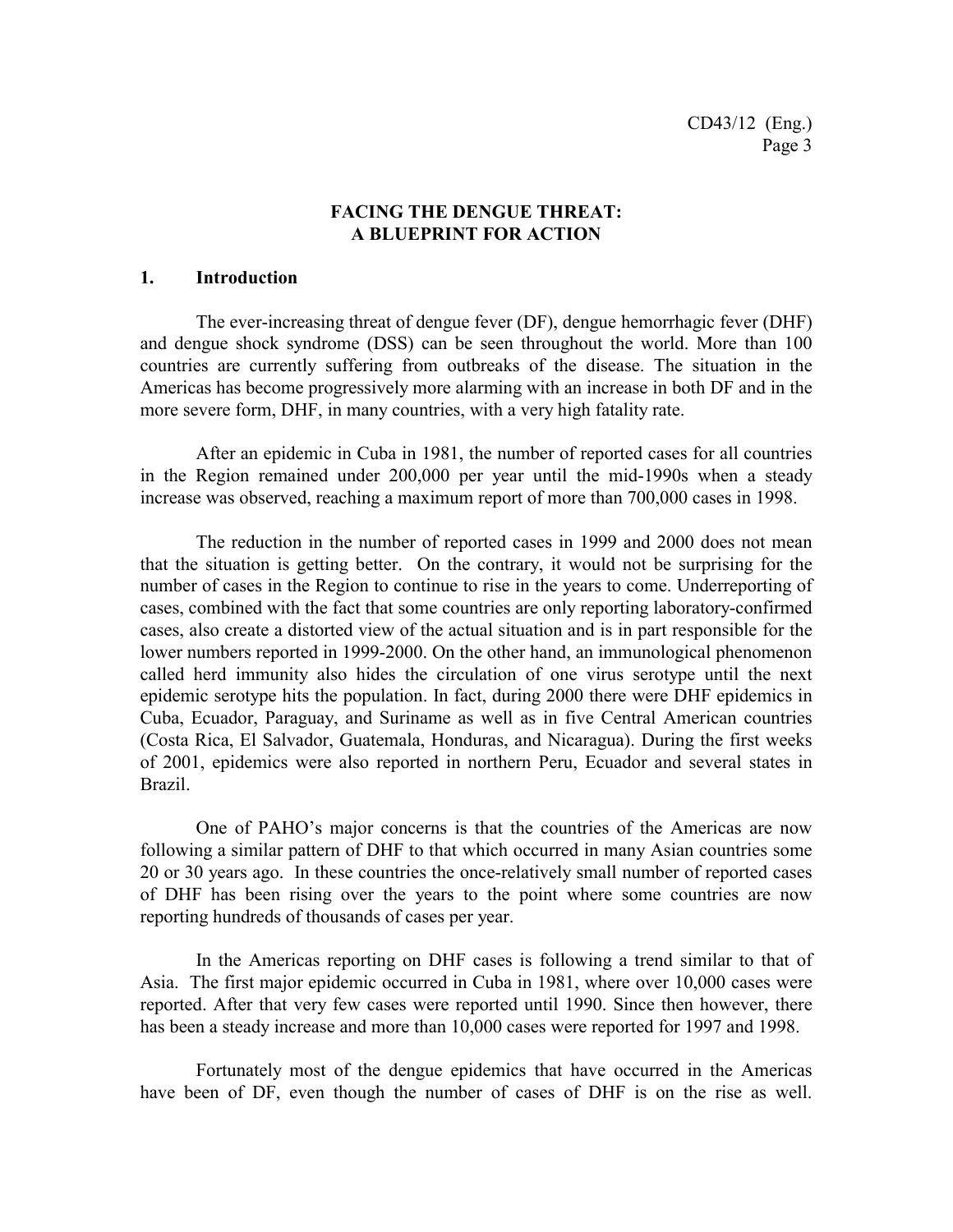However, the ever-increasing circulation of the sylvatic yellow fever virus in areas infested with *Aedes aegypti* and *Aedes albopictus* is of great concern.

# **2. Strategies to Control** *Aedes aegypti*

Most national dengue control programs traditionally have been vertical in nature and have employed methods directed toward the elimination or control of vector breeding sites and the application of insecticides against the adult vector. These have met with some success in Singapore and Cuba, for example, even though these countries have experienced periodic setbacks. Vertically organized programs usually are only feasible in countries with sustained political will and an economic commitment to maintain highcost interventions. Countries lacking this type of commitment usually experience continued failures, meaning that even if the vector was successfully controlled in the past, the country usually experiences a reinfestation, either because the mosquito population was not completely eradicated or because surveillance and control programs were subsequently abandoned. These programs usually have also failed to secure adequate government and private sector financial commitment.

#### **3. Key Issues for Deliberation**

In preventing and controlling dengue, as in facing many other public health challenges, there is no one simple, foolproof intervention that will prevent or halt the spread of the disease. The solution instead lies in a series of concomitant actions that may well vary from country to country and even within different areas of the same country, depending on the specific circumstances.

Today the Region's dengue control efforts require the development of intersectoral partnerships and support networks, as well as sustainable environmental actions in the areas of urban planning and services such as the provision of basic water and sanitation. These efforts must be buttressed with the active involvement of individual households, communities, and local governments in the care and protection of their physical environment.

# **3.1** *Political Commitment*

Political commitment is the first and most essential building block for the development of a successful dengue prevention and control program. All levels of government must be supportive of this program from the highest level down to that of the communities and the people it serves. Adequate and rational legislation must be developed and implemented, and government agencies must be willing to improve local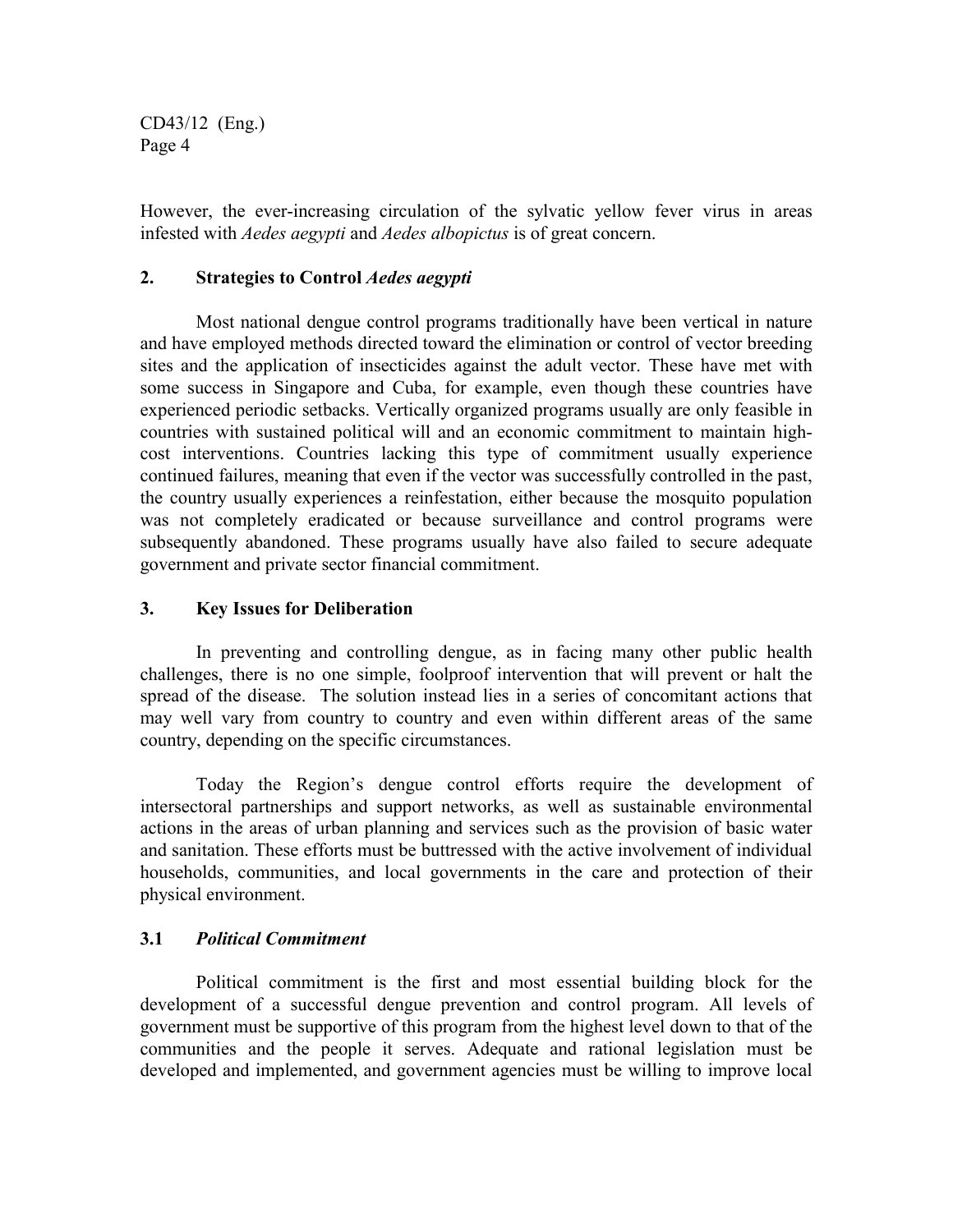water supply, wastewater disposal, solid waste management, used tire disposal, and community health education and services.

In many cases, dengue prevention and control programs have depended on rather isolated self-generating actions such as providing education, instituting refuse removal, and/or applying social communication techniques. On the other hand, if intersectorial partnerships were established, along with clear guidelines for each group's responsibilities within its field of expertise, targeted adjustments could be more manageable and effective.

Clearly, countries cannot continue to work in an emergency mode of action, waiting for an epidemic to occur and then quickly mobilizing efforts as if dengue were a fire easily extinguished and then forgotten about. The fact is that as the disease's vector population increases and the indices escalate, the situation will be exacerbated, and the problem will become more difficult to manage. As the number of epidemics increases over time and as more dengue serotypes circulate and become hyper-endemic in countries, the more serious the DHF situation in the Region of the Americas will become. Therefore, governments need to take an active leadership role to ensure the success of national programs so that all sectors (education, environment, health, private industry, NGOs, etc.) are working in harmony toward a common goal.

#### **3.2** *Proposed Intersectoral Actions*

Experience has long proven that effective dengue control is not possible without intersectoral actions, primarily on the part of government agencies. Even behavioral changes by members of a community are to some extent dependent upon government actions (through public education initiatives).

Some of the principal areas requiring intersectorial coordination and implementation include:

- Decentralization of dengue programs;
- Formal health education at all levels;
- Legislation;
- Solid waste disposal; and
- Water supply and disposal.

Member States need to introduce simple disease prevention and control measures into the basic educational program curriculum.

*Water Supply and Disposal*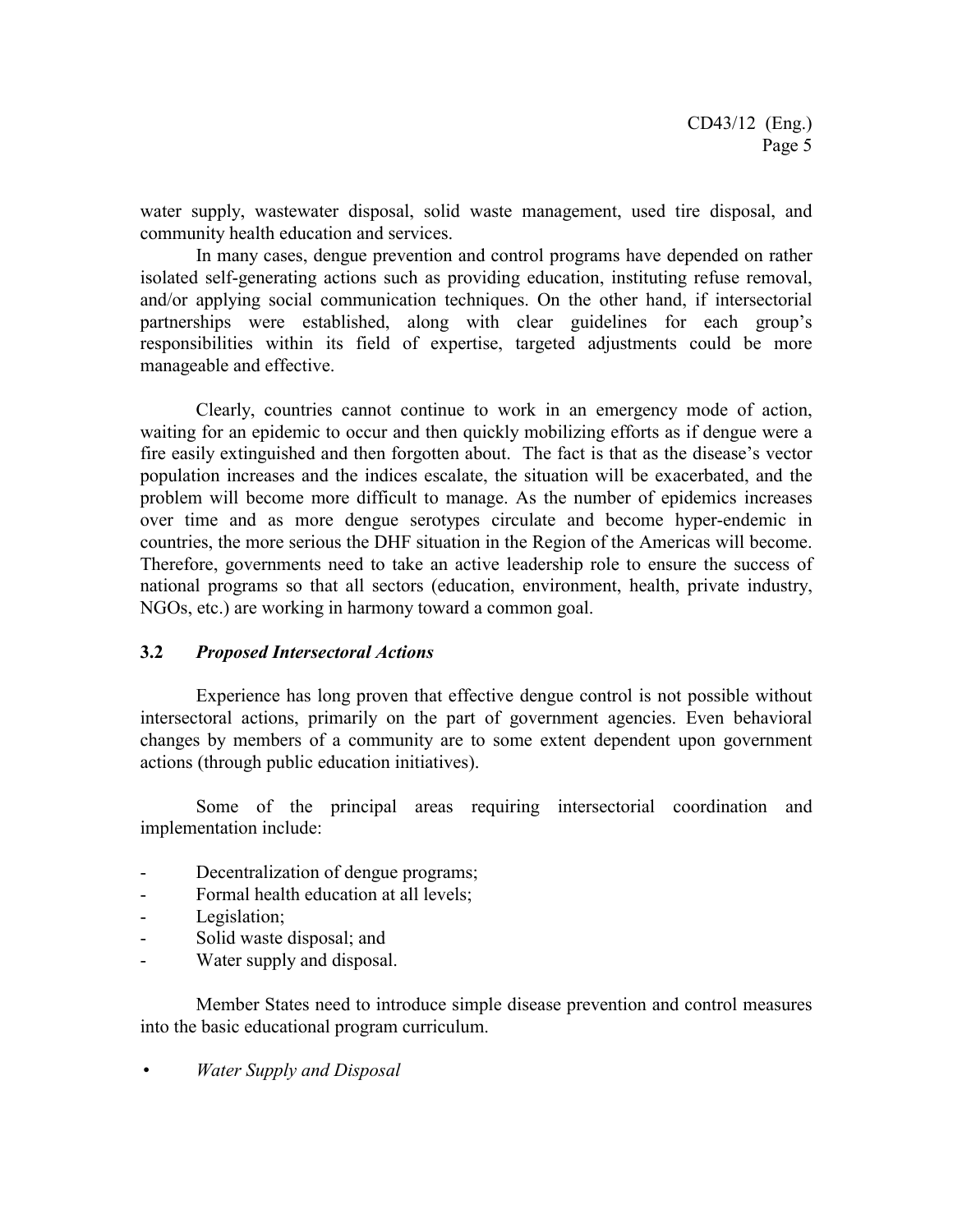One of the major problems of dengue control efforts is the availability of vector breeding places, particularly in water storage tanks. The lack of a constant, permanent supply of water in many parts of the Region largely explains the existence of these tanks. If municipal water authorities could provide sustainable improvements in water supply sources, the need for these containers would be reduced or their use even discontinued, thereby eliminating one of the principal sources for dengue's spread. Unfortunately, this scenario is unlikely to occur in the short term, even though the current dengue situation calls for immediate and urgent action.

#### *Solid Waste Disposal*

Another primary producer of mosquito breeding sites is the plethora of unusable or useless containers that are discarded by the population in the peri-domestic environment. These containers have been the target of massive clean-up campaigns by dengue programs in the Region. Many times the underlying problem is that there are no systematic refuse removal mechanisms in disease-affected localities. Moreover, since community members have no place where they may dispose of these containers properly, they transport them to clandestine or inadequate dumps areas, thereby simply transferring the problem from one locale to another. For this reason, responsible city, municipality, and state agencies need to be incorporated into dengue programs through intersectoral actions that can provide a permanent solution to these breeding sites. By forging these new types of partnerships, other benefits such as recycling and improved health are also brought to the community. Member States must examine whether it is cost effective and economically viable to invest in trash collection and recycling programs.

#### *Decentralization of Dengue Programs*

There is a growing trend toward decentralization of dengue control programs in many countries of the Region. Whether or not it is applicable in all cases should be evaluated. Larger countries may find more benefit in the decentralization of actions, while smaller countries, where geographic distances are shorter, may wish to evaluate the desirability of duplicating efforts if resources are particularly limited.

*Legislation*

Although legislation exists to regulate various aspects of dengue prevention and control programs and activities (such as fines for allowing the presence of breeding sites in homes and buildings), these are not always implemented or for some reason cannot be implemented. Means to adjust or create practical legislation (such as regulating used tire use and circulation) must be advocated in order to reduce the disease burden. This includes increasing access to primary health care, particularly for the most marginal strata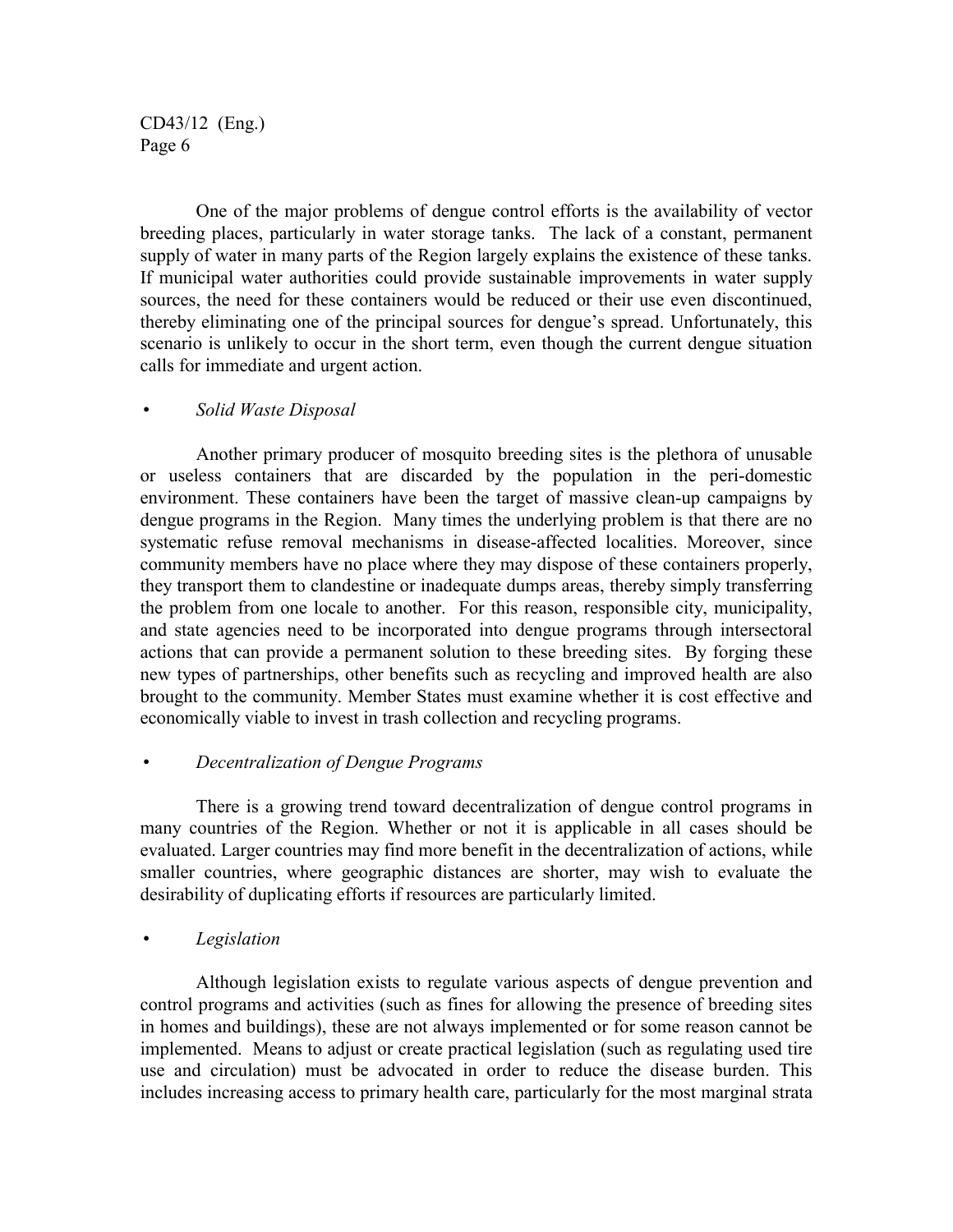of the community; incorporating environmental basic health education at all levels, including the school curriculum; and developing policies to eliminate mosquito breeding sites through periodic removal of trash and other receptacles that attract mosquito populations.

#### **3.3** *Insecticide Spraying*

Many dengue control programs depend primarily on the use of insecticides, yet the role of insecticides is probably one of the most frequently misunderstood aspects of dengue control. The actions undertaken to date in this area have not adequately responded to the threat of the disease, since all forms of the disease are continuing to increase, and epidemics remain a frequent occurrence. There is a role for insecticides in these programs, but many experts feel these chemicals are not being used judiciously, and their use could be reduced without compromising the integrity of dengue programs.

Insecticide use can be divided into two main approaches: those used against adult mosquitoes (adulticides) and those used against immature mosquitoes (larvicides).

#### *Adulticides*

This variety of insecticides kills mosquitoes during the adult stage and is usually undertaken through space spraying. The effect is immediate and short lasting. Spacespraying adulticides last no more than a few minutes, are only effective on the immediate adult population, and many times are not effective if conditions are less than optimum. Oftentimes, for these reasons, there is strong opposition to their use by the local population.

The use of space spraying is recommended only during epidemics in order to target and eliminate infected female mosquitoes, thus reducing the circulation of the virus in the community. However, if inadequately or improperly applied, adulticides will have little impact on health conditions even if positive short-term political objectives are achieved. The cost of adulticides is very high and non-sustainable.

#### *Larvicides*

The purpose of using larvicides is to kill the mosquito during its immature stages in breeding sites that cannot be destroyed. The effects are long lasting but require some degree of maintenance. The use of larvicides is customary in areas without an adequate and reliable supply of water for drinking, bathing, and household cleaning purposes.

Operationally the use of larvicides in dengue control is time-consuming and requires a large number of inspectors for monitoring the situation. In addition, some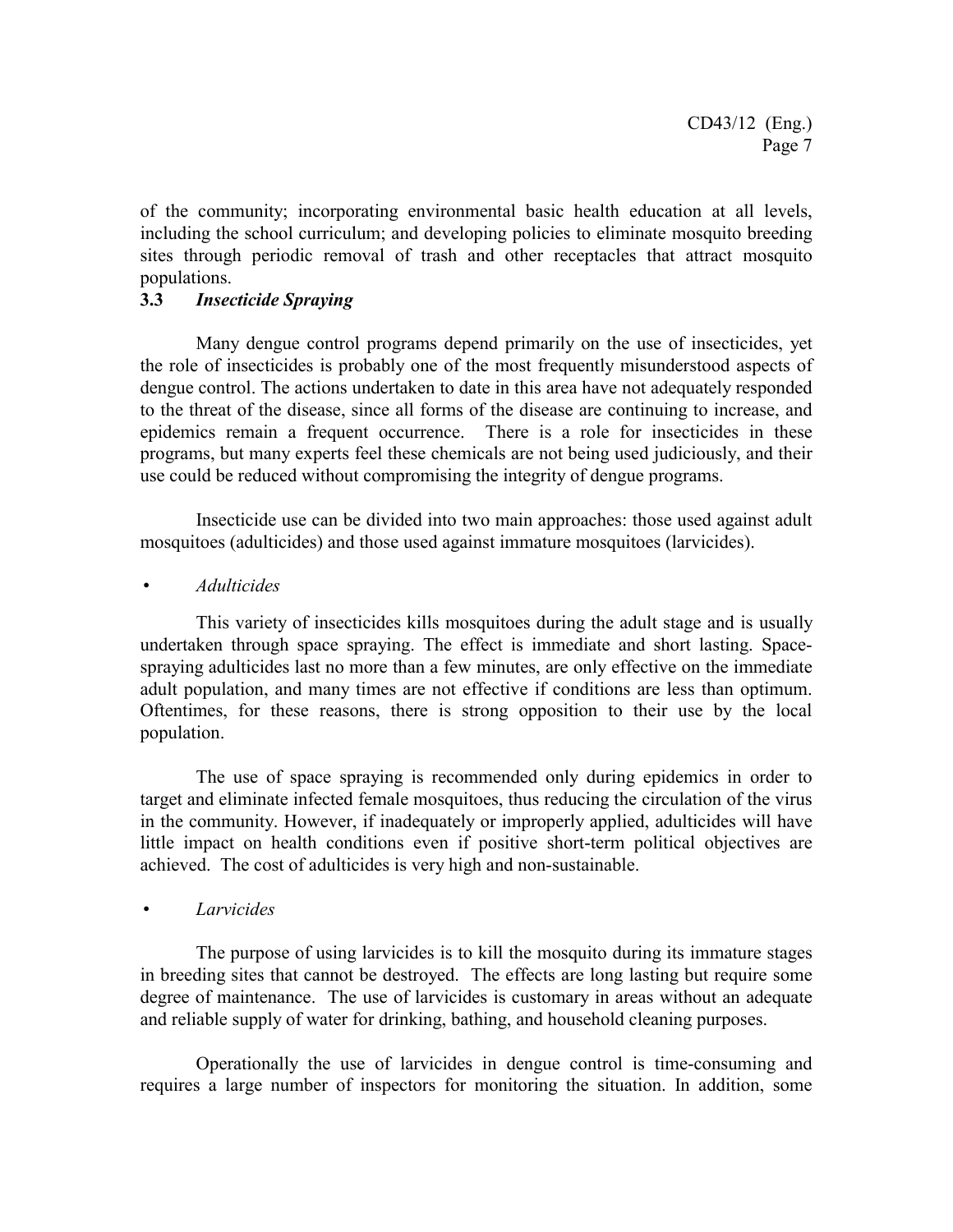sectors of the population are reluctant to cooperate with program personnel who have come to inspect the houses and apply the larvicides.

#### **3.4** *Source Reduction*

Source reduction is defined as the reduction of the breeding source of the vector mosquito; in this sense, it is the most effective method of reducing the density of *Aedes aegypti.* Unfortunately, the prevention and control programs that have carried out these activities in the past no longer have sufficient personnel to conduct house-by-house inspections today. Resistance from some homeowners compounds this problem, and weakens the overall impact of source reduction approaches.

# **3.5** *Role of Community Participation, Health Education, and Social Communication*

Communities include the resident population and local industries and enterprises, NGOs, churches, schools, clubs, and other participatory associations. Since most of the breeding sites of the dengue vector are artificial containers in and around houses and buildings, actions by the population may offer the best response to sustained vector control.

When introducing control measures that depend on behavior change and community involvement, some essential social science groundwork must be undertaken beforehand with community reference groups. This includes an ascertainment of the community's knowledge, attitudes, and practices associated with dengue and mosquito breeding and feeding habits. The feeling of the general public about existing information and social and mass communication sources, other community structures, and government services is also important to disease prevention and control efforts. The knowledge of health care providers, politicians, policymakers, the media, and the private sector should also be taken into account. Monitoring and evaluation of behavioral change interventions also require regular inputs from skilled social scientists. Behavioral change surveillance indicators have to be defined and developed in order to be incorporated in the control programs along with entomological and epidemiological surveillance.

# **3.6** *Case Reporting*

Epidemiological surveillance and case reporting are an essential part of prevention and control programs. It is singularly important that all the countries in the Region maintain the most accurate case reporting systems possible. Information relayed to PAHO is sent to all countries so that they may be aware of the situation in neighboring countries.

Case reporting must include clinical cases (probable cases), laboratory-confirmed cases, cases of DHF, and deaths due to DHF/DSS. Some countries do not report clinical cases, thereby presenting a misleading impression of the true situation. Therefore, the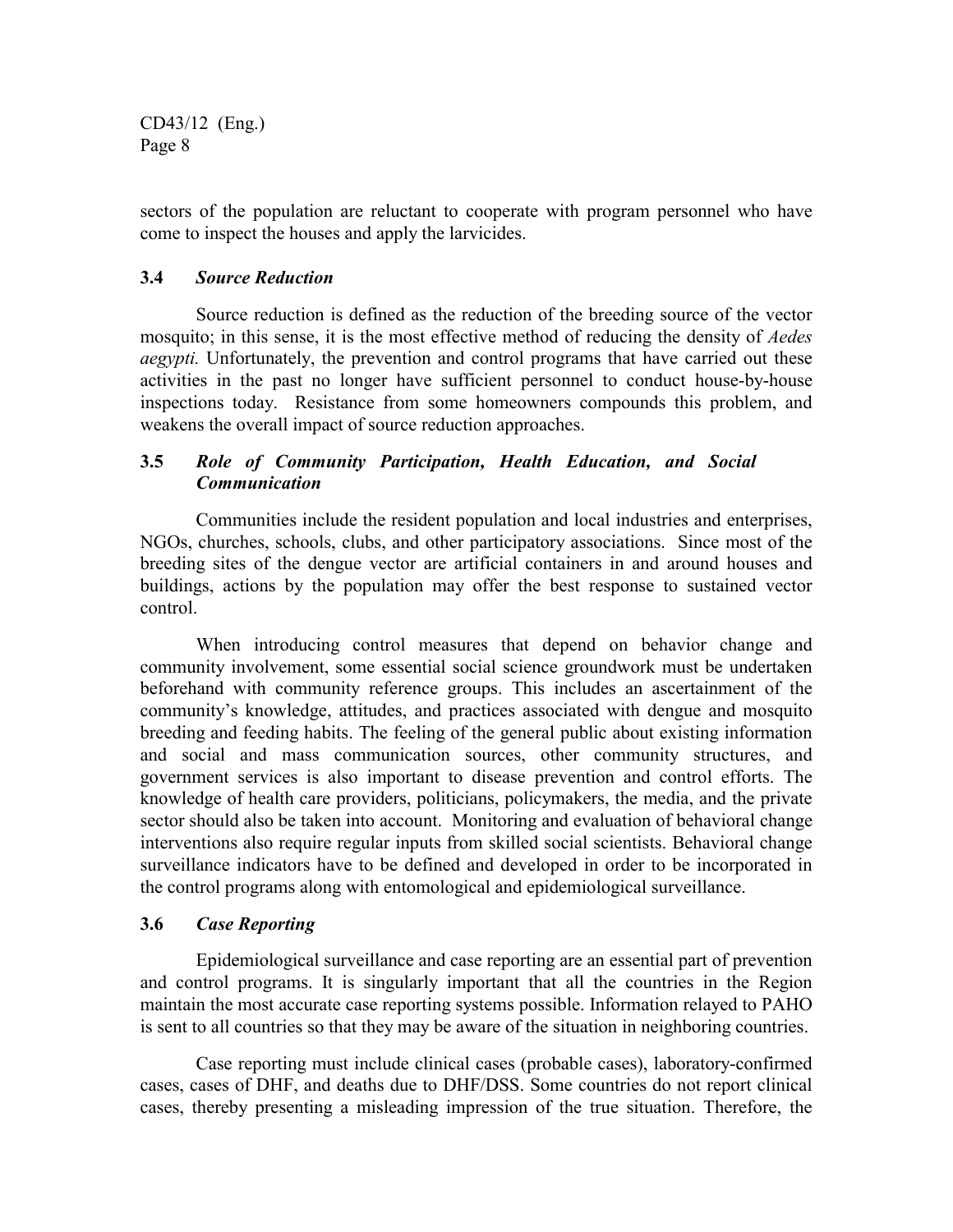reporting of clinical cases is a litmus test for the effectiveness of surveillance efforts. Clinical cases should be the guide for prevention and control programs. The laboratory confirms the presence of the virus and helps determine the virus serotype that is circulating and the severity of the situation. However, some countries do little, if any case reporting (Annex A).

# **3.7** *Frequency of Case Reporting*

It would be convenient if case reporting by the countries were standardized with all countries reporting the same information at relatively the same time to the Pan American Health Organization. In the degree to which it is available, this information allows all the countries in the Region to be knowledgeable about the dengue situation as well as the nature of the circulating viruses.

The information that should be reported would include:

- Probable cases of dengue fever
- Confirmed cases of dengue fever
- Cases of dengue hemorrhagic fever
- Deaths attributed to dengue hemorrhagic fever
- Serotypes identified.

Due to the epidemic nature of the disease, the frequency with which this information should be reported is weekly. PAHO, in turn, would have the information available upon request, as well as for reporting to other Member States (through its PWRs offices) on a monthly basis.

# **4. The Threat of Re-Urbanization of Yellow Fever**

Urban yellow fever has not been seen in the Region of the Americas for many decades. This had been due, in part, to the eradication efforts against the vector, *Aedes aegypti* in association with the use of an effective vaccine. Unfortunately, with the widespread reintroduction of this urban vector, associated with the expansion of the circulation of the sylvatic yellow fever virus, there is a strong potential for the reurbanization of this disease.

# **5. Current Status of Dengue Vaccine Development**

The development of a safe, efficacious and inexpensive dengue vaccine will contribute to dengue control efforts, particularly in developing countries. This has been the goal of scientific groups and specialized agencies, including WHO and the U.S. National Institutes of Health.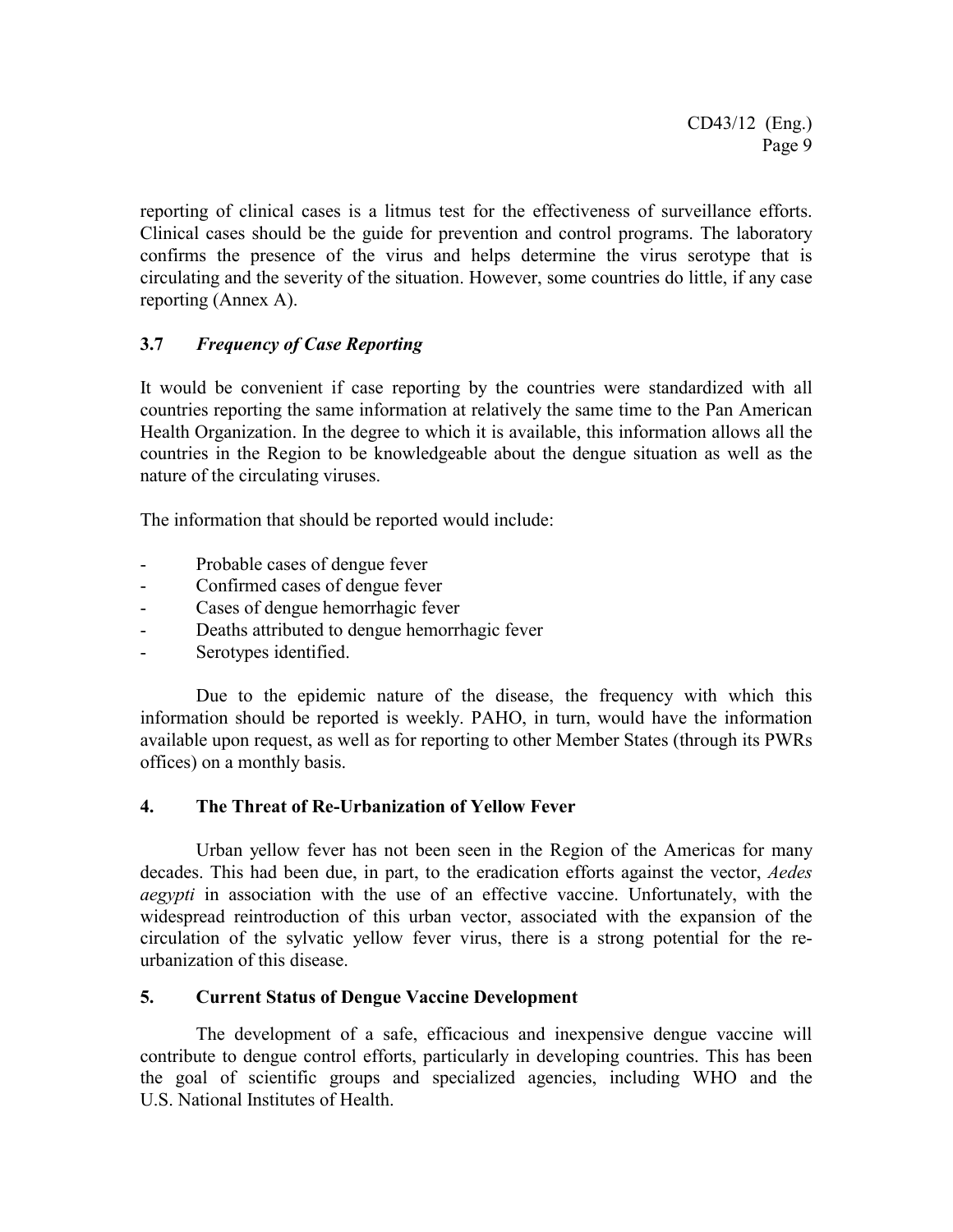Several technological approaches are being tested in the development of dengue as well as other flavivirus vaccines: attenuated, inactivated and sub-unit vaccines, infectious clone-derived vaccines, antigen vectored systems, and nucleic acid vaccines. Presently there are four vaccines in the early stages of clinical trials (Phase 1: Safety and Immunogenicity).

# **6. Building Effective Dengue Programs**

Strong and viable dengue prevention and control programs should include the following components:

- Firm political and financial support with effective intersectoral coordination;
- Coordinated intersectoral actions at all levels;
- Selective vector control with an effective social communications program based on behavioral change and community participation;
- Active dengue surveillance based on a strong health information system;
- Emergency mode of action and preparedness for outbreaks and epidemics;
- Training and capacity-building at all levels; and
- Vector control research.

Some of the key elements that programs usually do not possess, or, if they do, need to be strengthened are:

- Epidemiological surveillance;
- Entomological surveillance;
- Clearly defined and realistic goals and targets that have measurable indicators;
- Evaluation tools that periodically measure the effectiveness of the vector control interventions that are implemented;
- Behavioral change strategies in dengue prevention and control;
- Patient care within and outside the formal health sector, including disease diagnosis recognition and proper response (including initial care in the home and knowledge of basic treatment measures);
- Adequate political leadership, particularly in epidemic situations;
- Provisions for social science research focusing on behavior change;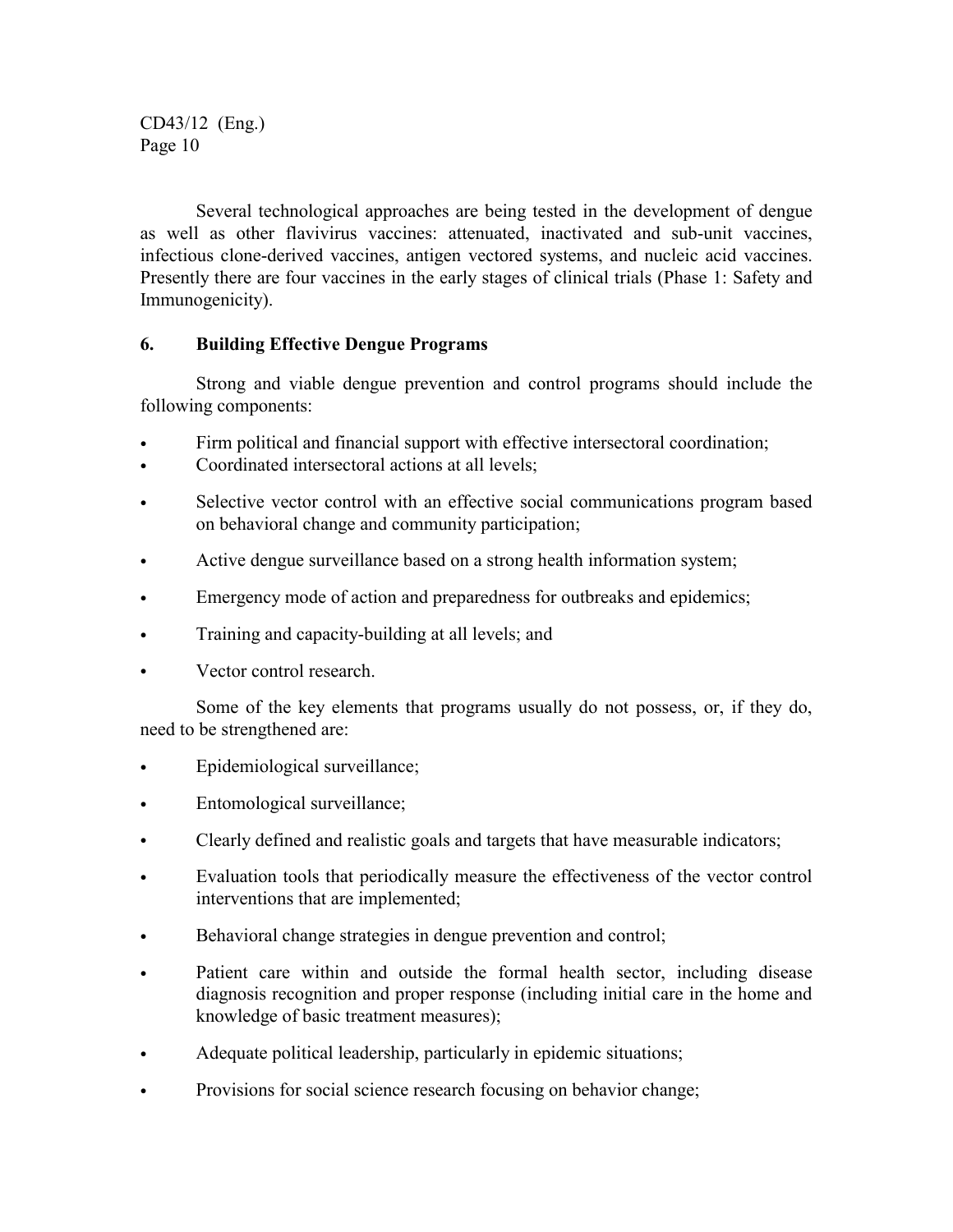- Proper emergency preparedness and response; and
- Awareness of the economic impact of the program's various prevention and control components.

#### **7. Pan American Health Organization Technical Cooperation**

At present, the focus of PAHO's technical cooperation efforts is:

- Promoting community participation focusing on behavioral change;
- Establishing indicators for social behavior interventions;
- Development of innovative techniques in vector control incorporating community participation;
- Techniques for introducing dengue prevention and control in educational programs;
- Increase in inter-divisional collaboration;
- Interacting with Ecoclubs (youth movement in Latin America focusing on health and the environment, recycling, and community mobilization) directed towards source reduction, environmental management, and health education;
- Training of health workers at all levels; and
- Social advocacy.

In its work to date with Member States, PAHO has mobilized human and financial resources at various levels, including:

- Recruitment of a social communicator to develop strategies in community participation;
- Active pursuit of multisectoral cooperation to focus on dengue;
- Identification of potential extra-budgetary sources to support these new strategies; and
- Strengthened interactions with PAHO/WHO collaborating centers, particularly in the area of social communication and laboratories for diagnostics;
- A study of possible actions to avert the re-urbanization of yellow fever.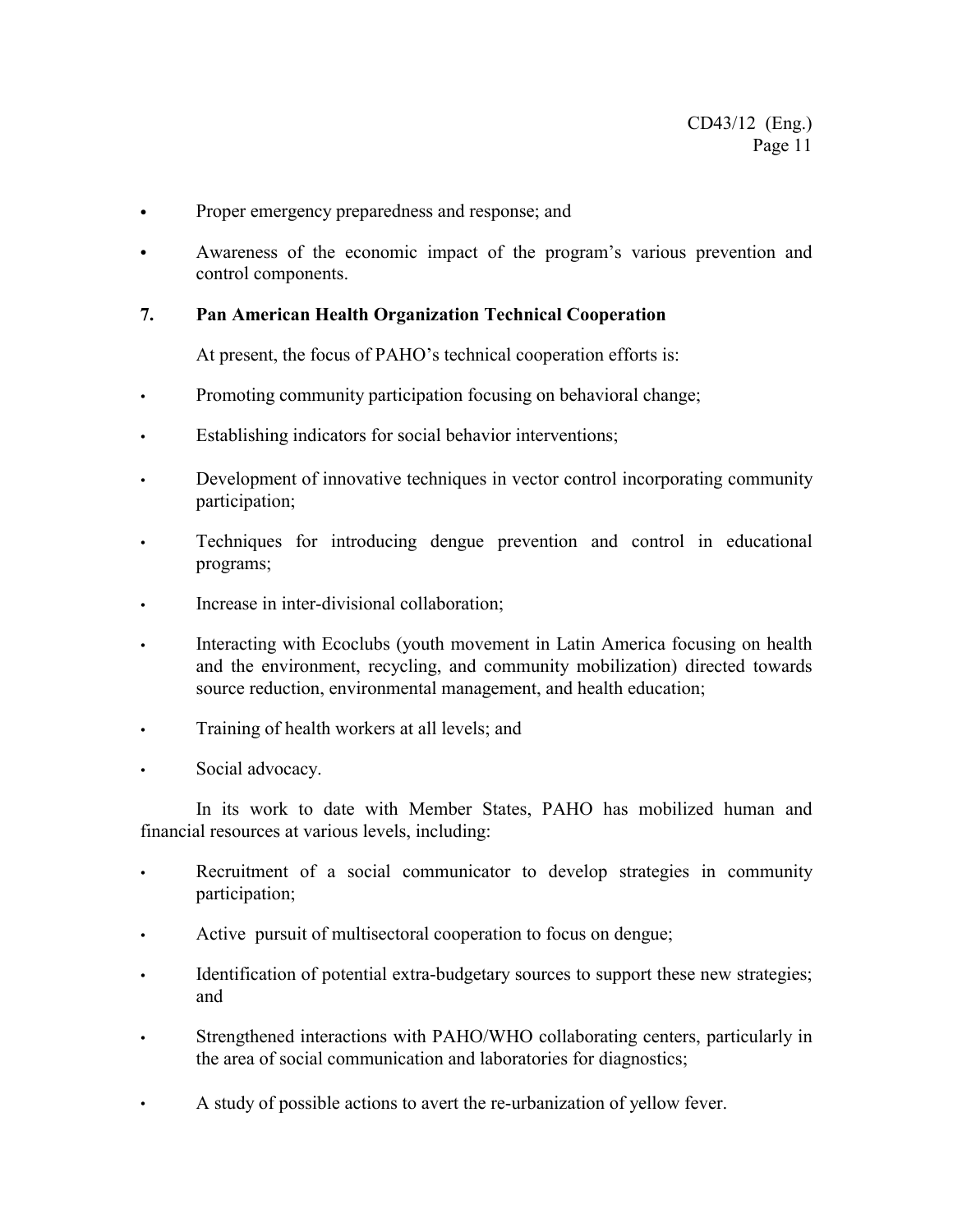# **8. Removing the Dengue Threat**

The numerous health benefits accrued through implementation of strong dengue prevention and control programs make it imperative for countries to revisit this issue. It is also necessary to address existing vulnerabilities in their national dengue programs taking into account the availability of PAHO technical expertise and the Secretariat's willingness to work with the countries however best feasible.

# **9. Action by the Directing Council**

The Directing Council is invited to consider the annexed resolution recommended by the Executive Committee.

Annexes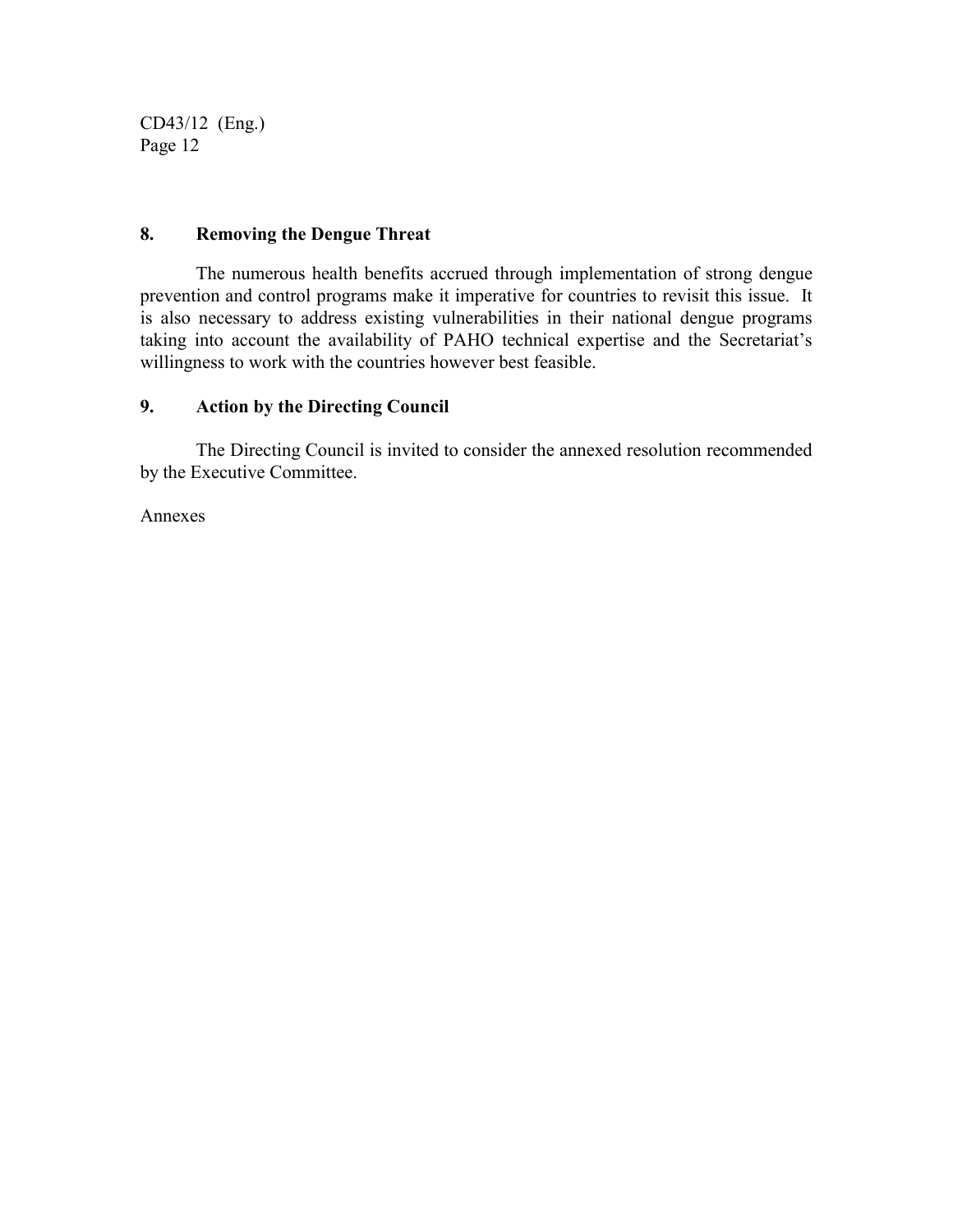# **OPERATIONAL DEFINITION OF DENGUE, DENGUE HEMORRHAGIC FEVER, DENGUE SHOCK SYNDROME CASES, AND CASE REPORTING**

As previously stated, it is important to standardize case reporting in the Region. By doing so, all Member States will be able to be maintained informed of the situation of the disease at all times.

To achieve this goal, there should be agreement for definitions as well as what should be reported and when it should be reported. Definitions as published in the *Epidemiological Bulletin* Vol. 21, No. 2, 2000 are as follows:

#### **Clinical Case of Dengue Fever**

A clinical case of dengue fever is defined as being an acute febrile illness of 2-7 day duration with two or more of the following signs or symptoms:

- Headache
- **-** Retro-orbital pain
- Myalgia
- Arthralgia
- Rash
- Hemorrhagic manifestations, and
- Leucopenia.

#### **Laboratory Criteria for Diagnosis**

Laboratory criteria for diagnosis is defined as one or more of the following:

- Isolation of the dengue virus from serum, plasma, leukocytes, or autopsy samples.
- Demonstration of a four-fold or greater change in reciprocal IgG or IgM antibody titers to one or more dengue virus antigens in paired serum samples.
- Demonstration of dengue virus antigen in autopsy tissue by immunochemistry or immunofluorescence or in serum samples by EIA.
- Detection of viral genomic sequences in autopsy tissue, serum, or CSF samples by polymerase chain reaction (PCR).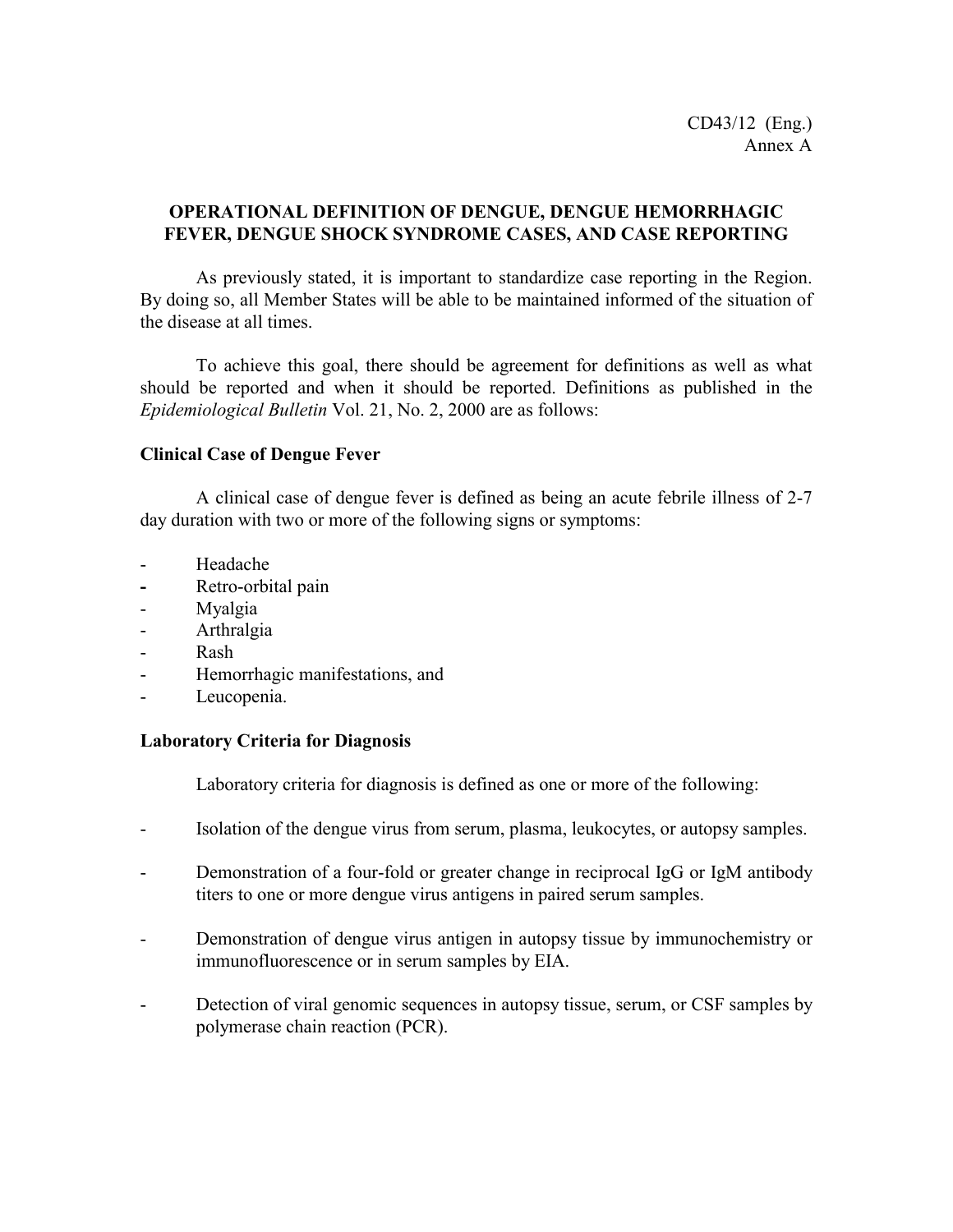CD43/12 (Eng.) Annex  $\overline{A}$  - 2 -

#### **Case Classification**

*Suspected case:*

Any case compatible with the clinical description.

*Probable case:*

A case compatible with the clinical description with one or more of the following:

- Supportive serology (reciprocal hemaglutination-inhibition antibody titer greater than 1280, comparable IgG EIA titer or positive IgM antibody test in late acute or convalescent-phase serum specimen).
- Occurrence at same location and time as other confirmed cases of dengue fever.

*Confirmed case:*

A case compatible with the clinical description, laboratory-confirmed.

#### **Criteria for Dengue Hemorrhagic Fever/Dengue Shock Syndrome**

Dengue hemorrhagic fever is defined as a probable or confirmed case of dengue and hemorrhagic tendencies evidenced by one or more of the following:

- Positive tourniquet test
- Petechiae, ecchymoses, or purpura
- Bleeding: mucosa, gastrointestinal tract, injection sites, or other
- Haematemesis or melaena And thrombocytopenia  $(< 100,000$  platelets per mm<sup>3</sup>) **And** evidence of plasma leakage due to increased vascular permeability, manifested by one or more of the following: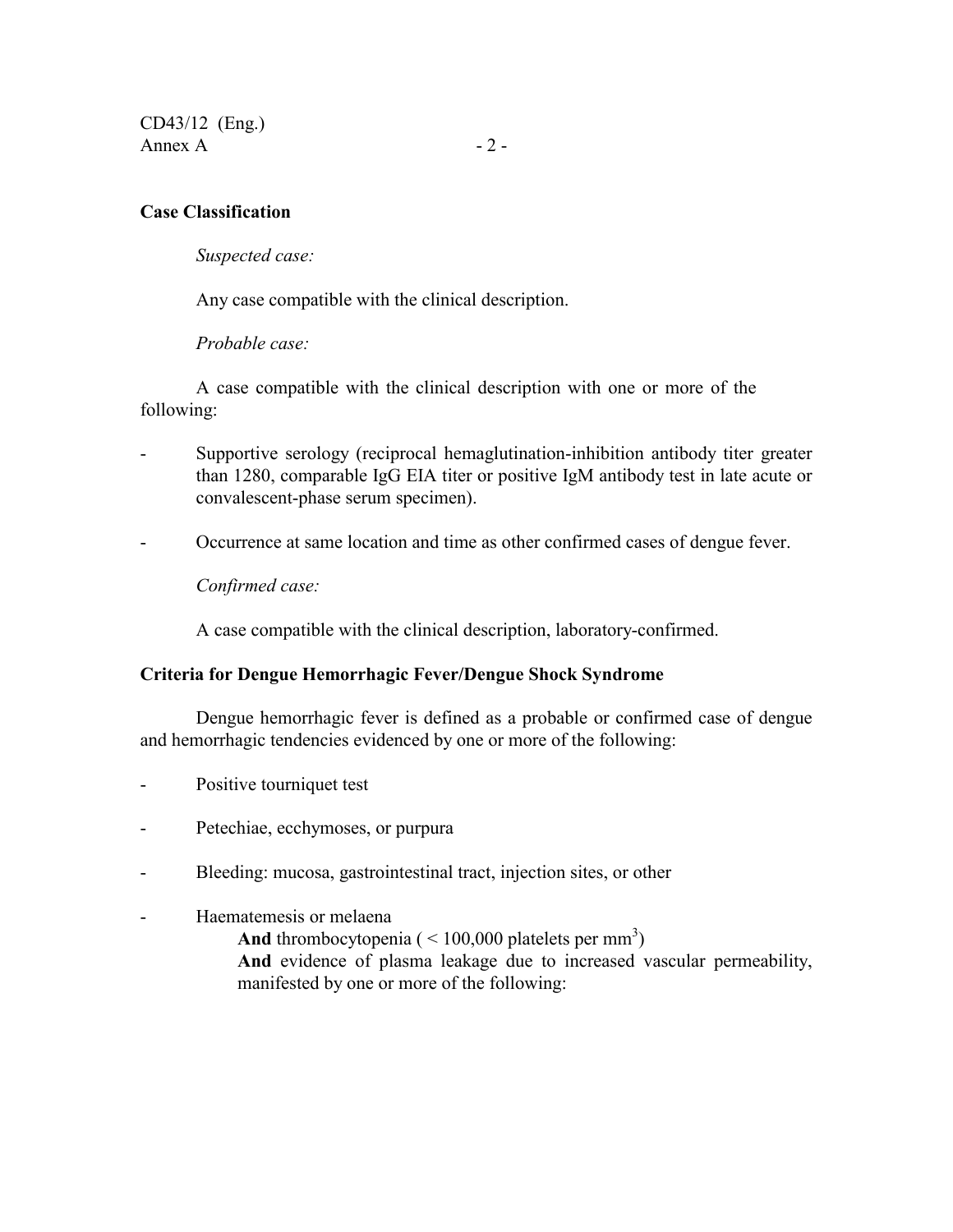- More than 20% rise in average hematocrit for age and sex
- More than 20% drop in hematocrit following volume replacement treatment compared to baseline
- Signs of plasma leakage (pleural effusion, ascites, hypoproteinemia).

#### **Dengue Shock Syndrome**

This is defined as having all the above criteria, plus evidence of circulatory failure manifested by rapid and weak pulse, and narrow pulse pressure (less than 20 mm Hg) or hypotension for age; cold, clammy skin; and altered mental status.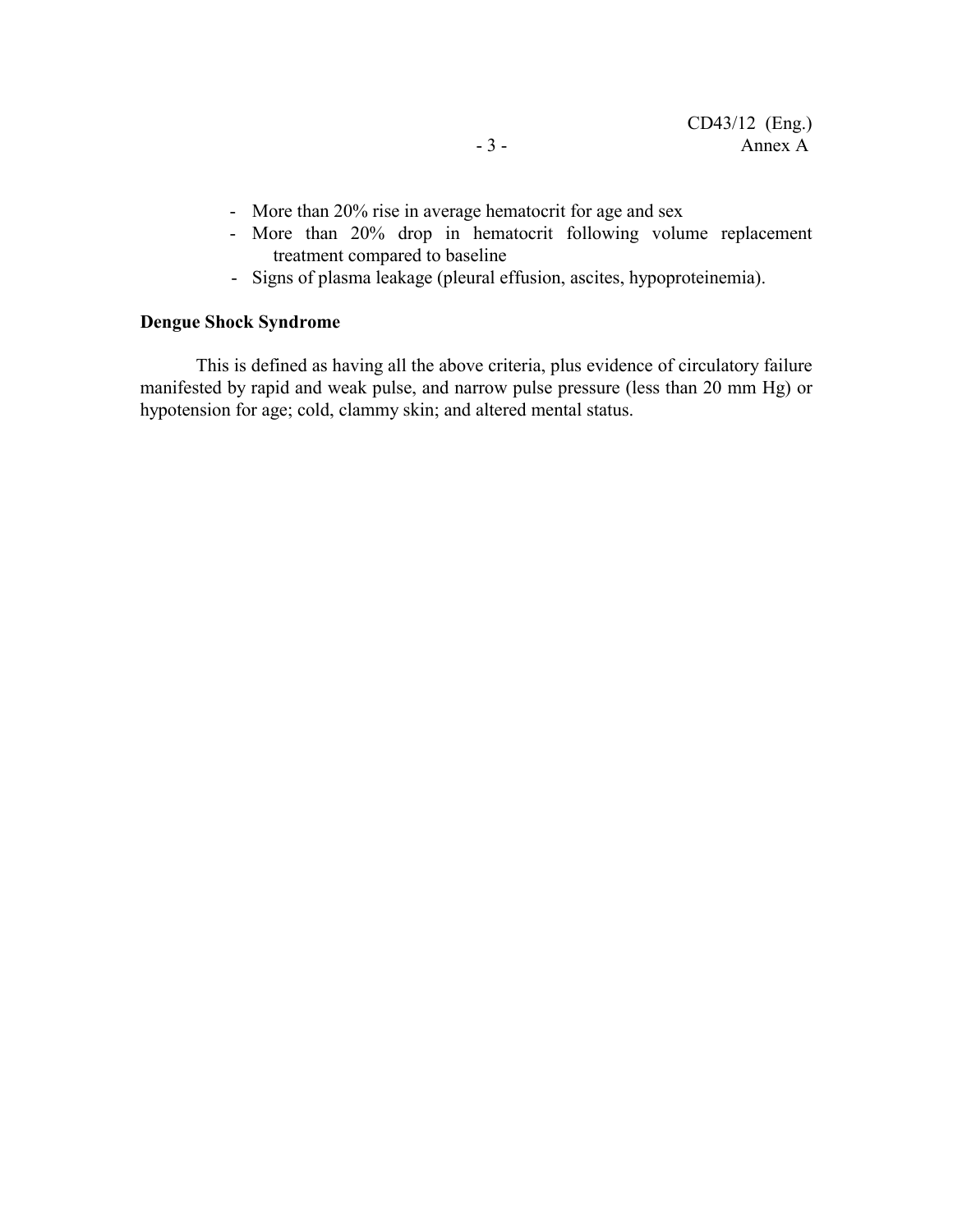



**128th SESSION OF THE EXECUTIVE COMMITTEE**

*Washington, D.C., 25-29 June 2001*

*RESOLUTION*

# *CE128.R13*

# **DENGUE AND DENGUE HEMORRHAGIC FEVER**

# *THE 128th SESSION OF THE EXECUTIVE COMMITTEE,*

Having considered the alarming situation of dengue, the eminent threat of an increase in dengue hemorrhagic fever (DHF), and the reappearance of urban yellow fever in the Americas (Document CE128/15); and

Expressing concern that there is a similar trend in the Region of the Americas to that seen in South East Asia where hundred of thousands of DHF cases occur each year,

# *RESOLVES***:**

To recommend to the Directing Council the adoption of a resolution along the following lines:

# *THE 43rd DIRECTING COUNCIL,*

Having considered the report on dengue and dengue hemorrhagic fever in the Americas (Document CD43/ );

Recognizing the trend of increasing numbers of cases of dengue and dengue hemorrhagic fever in the Americas, as well as the potential reurbanization of yellow fever in the Region; and

Considering Resolutions CD38.R12, CD39.R11, and CD40.R15,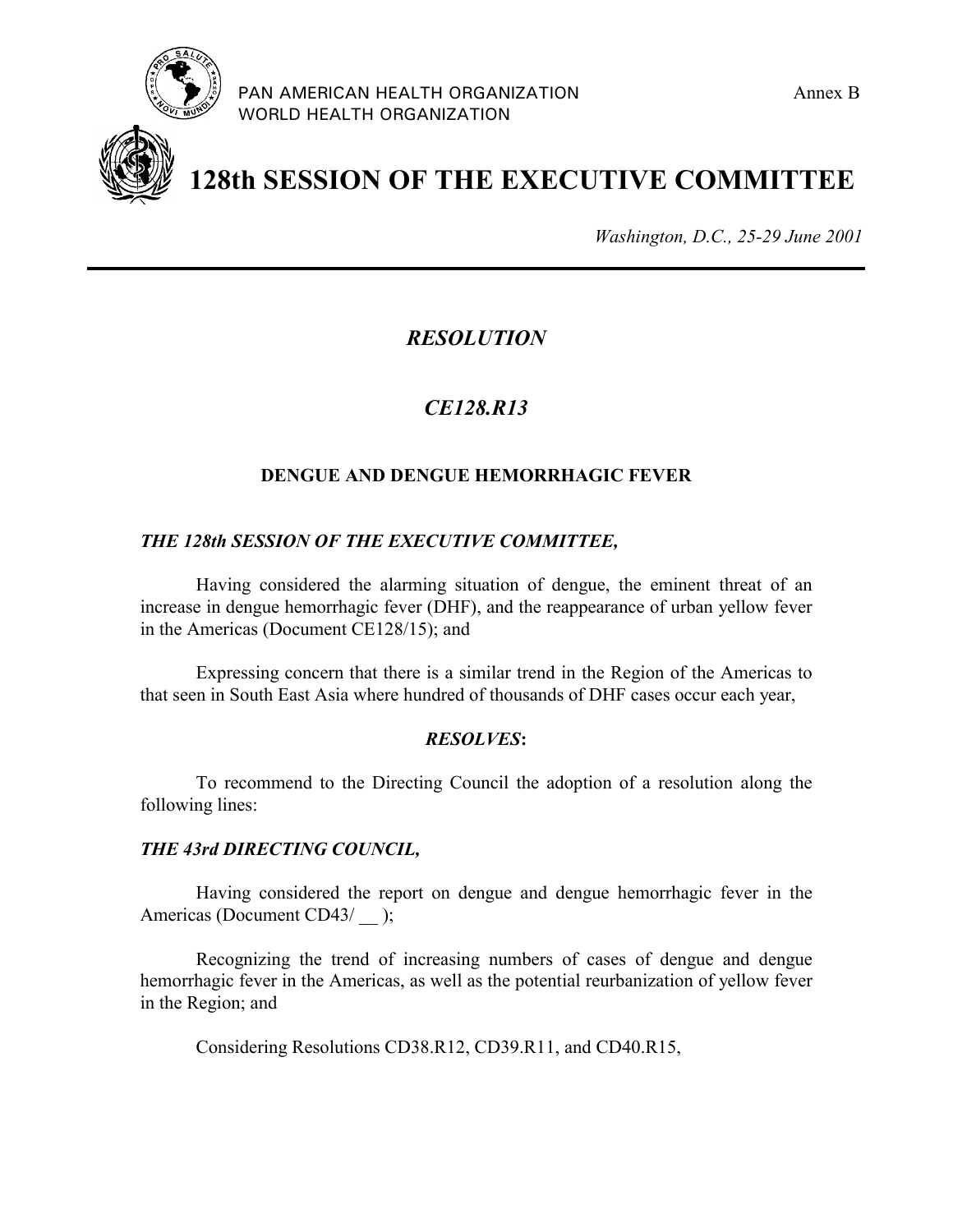CE128.R13 (Eng.) Page 2

#### *RESOLVES***:**

- 1. To urge Member States to:
- (a) promote intersectoral coordination, develop partnerships, and support networks to strengthen dengue prevention control programs;
- (b) stimulate sustainable environmental actions in the areas of urban planning and services such as local water supply, wastewater disposal, solid waste management, and used tire disposal;
- (c) incorporate community participation, health education, and social communication strategies to promote behavioral change into dengue prevention and control programs;
- (d) implement appropriate patient care within and outside the formal health sector, including disease recognition, diagnosis, and proper response (including initial care in the home and knowledge of basic treatment measures);
- (e) standardize dengue case reporting throughout the Region to improve informationsharing that allows all countries to be knowledgeable about the dengue situation as well as the nature of the circulating viruses, with case reporting to include clinical cases (probable cases), laboratory-confirmed cases, cases of`dengue hemorrhagic fever, deaths due to dengue hemorrhagic fever/dengue shock syndrome and serotypes identified;
- (f) implement emergency modes of action and preparedness for outbreaks and epidemics;
- (g) review the role of insecticides in dengue prevention and control programs, so as to better incorporate them in a comprehensive program.
- 2. To request the Director to:
- (a) continue promoting the incorporation by Member States of social communication and community participation measures that encourage positive behavioral changes into their dengue prevention and control programs;
- (b) continue to advocate the need to confront the threat of dengue and dengue hemorrhagic fever in Member States through intersectoral partnerships;